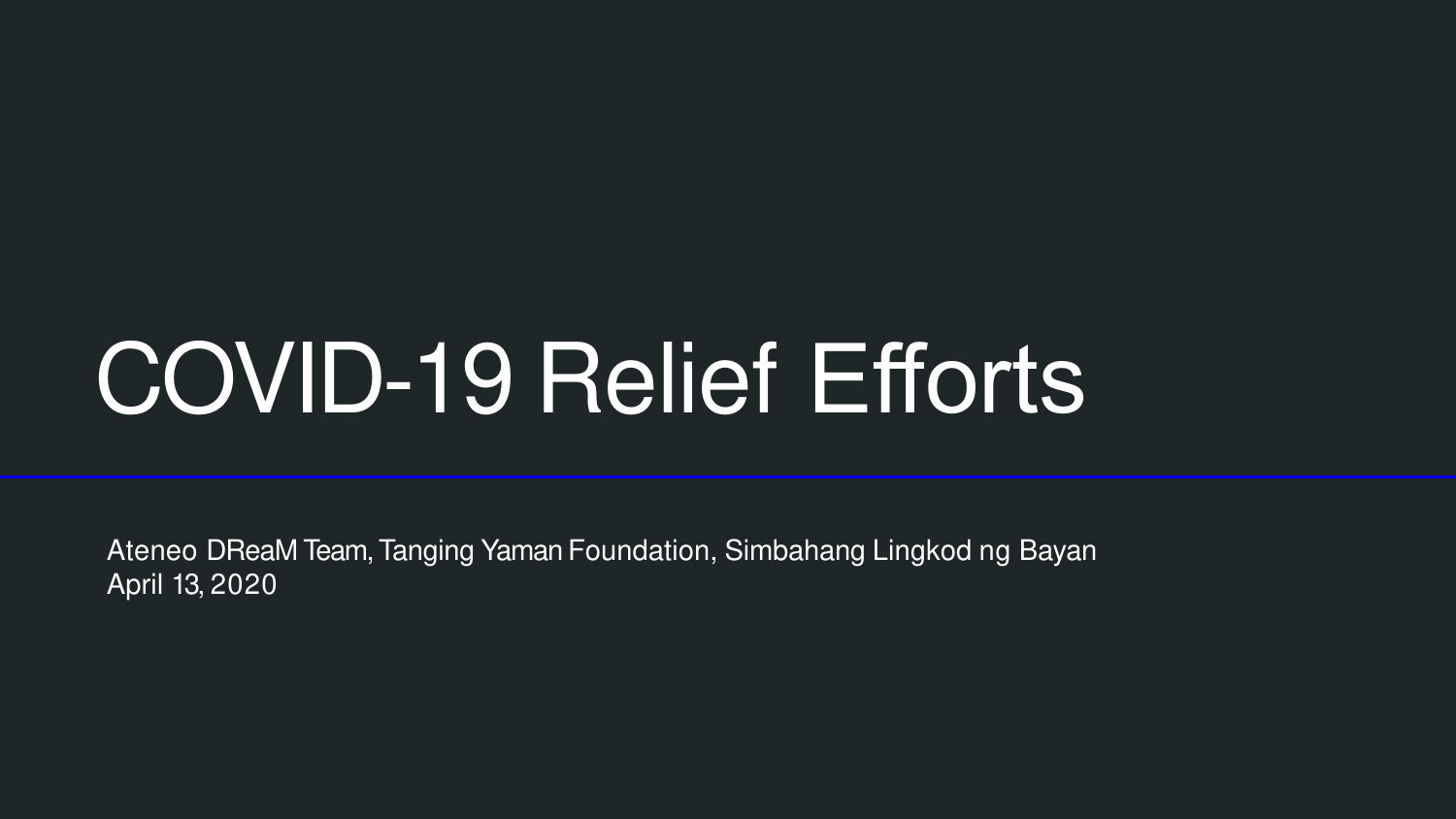All of these efforts are made through the partnership of the Ateneo DReaM Team and the Jesuit network particularly the Society of Jesus - Philippine Province, Tanging Yaman Foundation, and Simbahang Lingkod ng Bayan.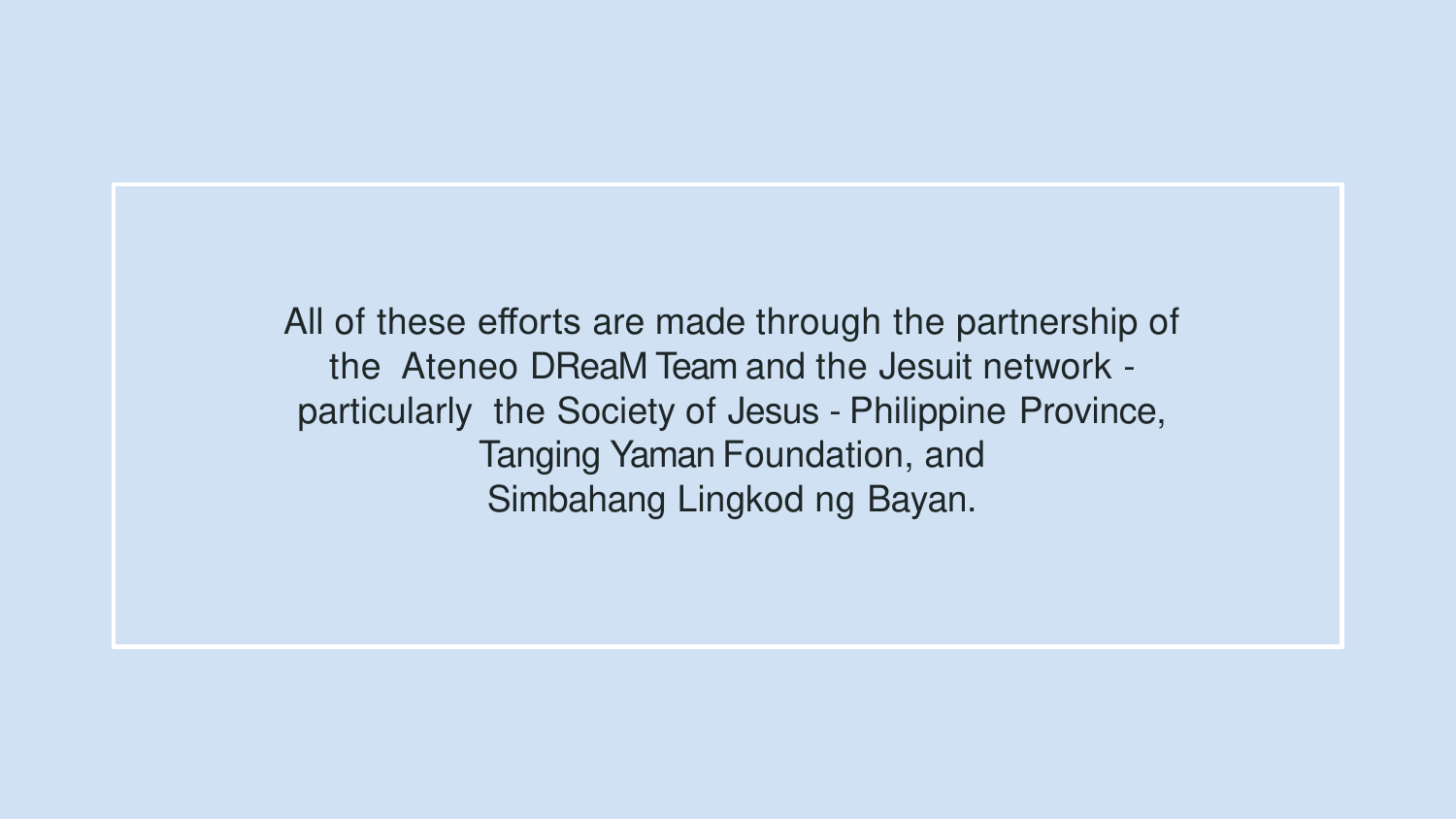## Food & Rice Packs for Indigent **Communities**

Total number of families provided with food and rice packs: **20,400** Total number of families provided with rice packs: **7,410** Total number of families fed: **27,810** Number of communities provided for: **78**

Total number of families still in need: **11,130** Sectoral members still in need: **1,406** Number of communities still in need: **91**

---

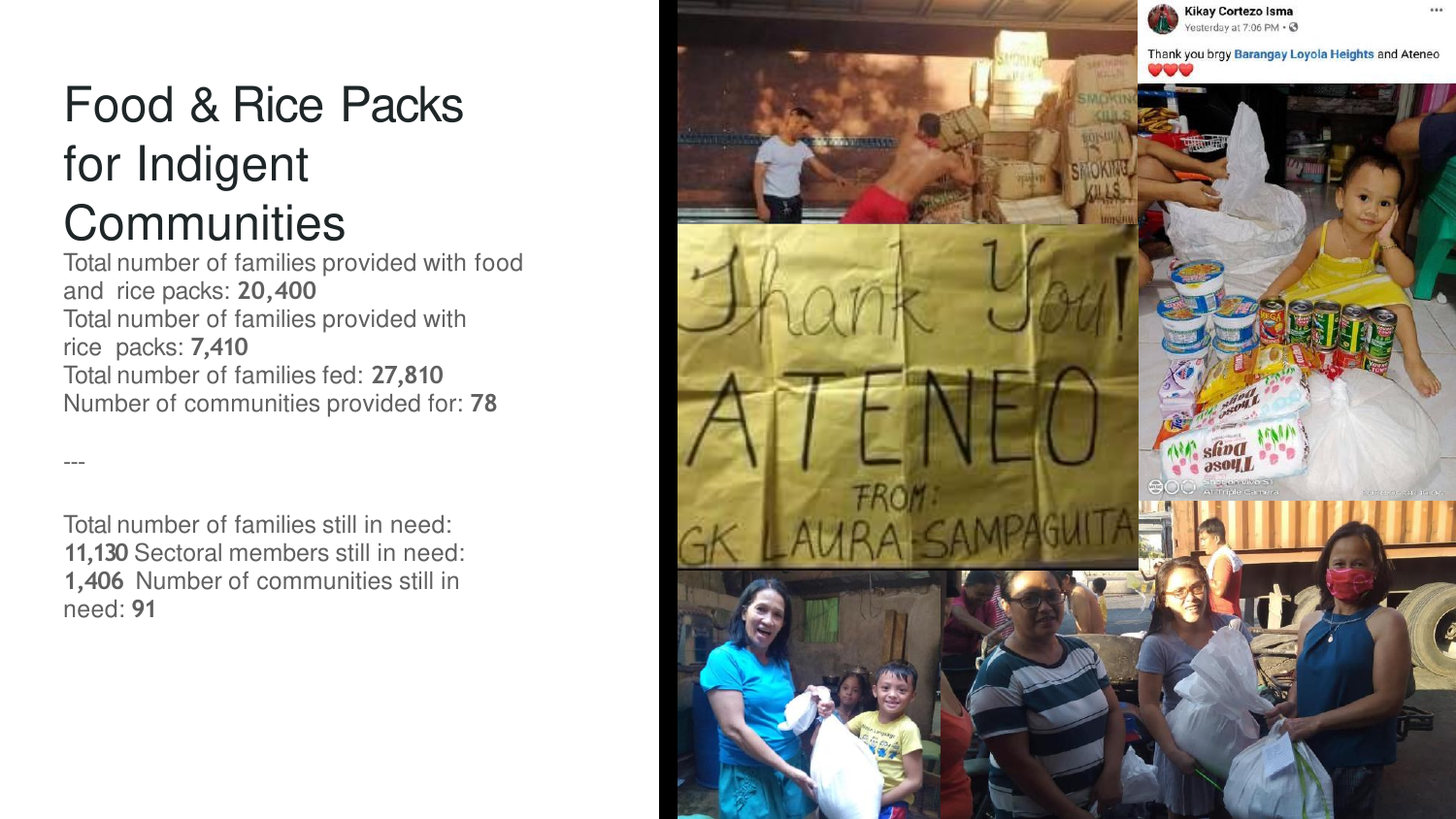# Communities Provided Food Packs To (as of April 13, 2020)

ACED Feeding program volunteers in:

- Brgy. Holy Spirit, QC
- Brgy. Pasong Tamo, QC
- Brgy. Old Balara, QC
- Brgy. Commonwealth, QC
- Brgy. Batasan Hills, QC
- Brgy. Bagong Silangan, QC
- Brgy. Tandang Sora, QC
- Brgy. Payatas

Gabaldon

Brgy. Varsity Hills, QC

GK Munting Pamayanan GK Blue Eagle Payatas Trese Del Rosario - Cox GK Village GK AAA - Molave Village Gawad Kalinga Shaw-Keegan Lingap Pangkabataan, E. Rod Lingap Escopa Association of Competent Differently - Abled Person, Inc. GK Licad, Payatas GK Nicasia, Payatas GK HSIA, Tandang Sora GK Tabora, Tandang Sora GK

GK Telus 1, Tandang Sora GK Melchora A, Tandang Sora UGMMARIZ - Cardona UNBOUND - Cardona GK Sampaguita GK Waling Waling GK Pinag-isang Palad GK Espiritu Santo Village (Sitio Pajo) Buklod Tao (Banaba) Good Samaritan Nursing Home Ladies Brigade Bonifacio Daycare Guanella Center, Servants of Charity St. Mary Euphrasia Integrated Development Foundation Inc. ACED feeding program beneficiaries in: • Manuel L. Quezon ES \* Judge Feliciano Belmonte HS • Cainta ES \* Judge Feliciano Belmonte, MLQ \* Gen. Roxas Elementary School \* Bayanihan Elementary School \* Batino Elementary School \* Project 4 Elementary School

Kapanata Inserted Community Our Lady of Angels Seminary Santa Clara Parish Manila North Cemetery Manila (℅ Fr. Flavie) UP Diliman Payatas (℅ Fr. Paul) Quezon City LGU Kalinga Sa Kalikasan Ng Puncan (KAPUNCAN) Brgy. Buhangin Parish Church (Talim) SAMAKABA (San Miguel, Bulacan) Tahanang Walang Hagdan San Jose Tagapagtanggol Parish Balara, Katipunan- JODA K-Mart, Katipunan- JODA Brgy. Pansol Cathedral of Kalookan (BP Ambo) Construction workers, 5 sites Food vendors Estero de San Miguel - Legarda Slip-Zero

Brgy. Loyola Heights San Antonio Parish Muslim Community Fr. Noel Elorde's Parish FAAI Community Outreach for Children Mother of Divine Providence Parish San Pedro Calungsod Parish GK Brookside Bagong Silangan Batasan Hills "Taniman" Mercedarian Convent Malabon LGU Ina ng Laging Saklolo Parish Epiphany of the Lord Parish Urban Poor Community (under the Delpan bridge)

#### **COMMUNITIES PROVIDED RICE PACKS TO:**

Marikina LGU Quezon City LGU Brgy. Calawis, Antipolo Maporak, Zambales Brgy. Botocan, Quezon City Kalookan (℅ Bishop Ambo)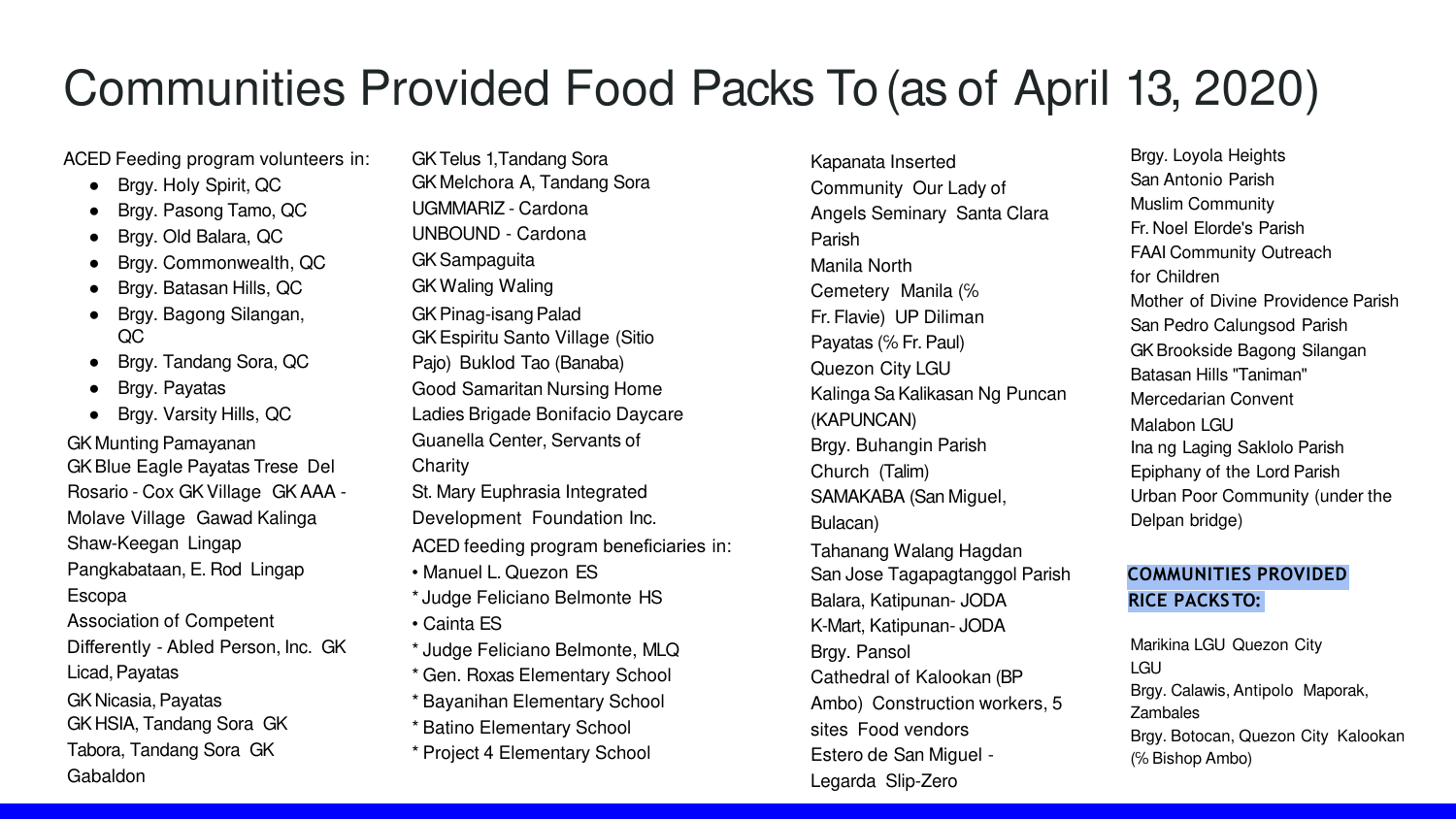#### Communities Still In Need (as of April 13, 2020)

GK Pioneer, Batasan GK Telus 2, Batasan GK Tribu, Batasan GK Talanay, Batasan GK Merlion GK Gem 5 GK M Aquino GK Christ the King GK Pag-Asa GK Mili Ville GK Acme NJ GK Baluarte GK Bombero GK Magsaysay GK Quirino GK Sto. Niño GK Bungad GK Howmart Community GK Brookside GKBulaklakan GK Tatalon GK San Jose GK NIA Community GK Sitio Ruby SM GK Village Phase 2 Community Australia GK Village Chinaville GKVillage Tala GK 1to 5 Villages German GK Village Staging PH 9 PKG 2 GK Village Ateneo-Wyeth GK Village

North California GK Village Canada GK Village - GK Pio School Swiber GK Village AMPAPP/PPLIC GK Village Recomville GK Village Amparo GK 8 Silver Heights GK Village Ateneo Blue Eagle GK Village GK Ave Maria (Tanay, Rizal) GK Federal Land, Pililia GK Bayanihan Village, Dasma St. Maria de Mattias Center Humanitarian Legal Assistance Foundation Bureau of Jail Management and Penology (BJMP) Humanitarian Legal Assistance Foundation Bureau of Jail Management and Penology (BJMP) Marikina CSWDO City Government of Marikina Elderly Federation of Balong Bato Pasadena Elderly Federation Organisasyon ng May Kapansan-Corazon de Jesus St. Joseph Elderly Federation Arnold Janssen Kalinga Center Inc. Samahang Ikauunlad ng may

Kapansanan Ating Palawakin Multi-Purpose Cooperative (SIKAP MPC) Luwalhati ng Maynila

Samahang Tanglaw ng Malanday Lupang Arenda Multi-Purpose Cooperative Tanglaw Pag-asa Youth Rehabilitation Center (CICL) under the Provincial Social Welfare & Development Office (Bulacan) Community Organizers Multiverity (Laguna) Munting Sambayanang Kristiyano ng Bayto, CBCP-NASSA FarmFirst Project (sustainable agriculture), Social Action Center of Zambales - Diocese of Iba Social Action Center of Zambales [SACZ]/Zambales Diocese, Munting Sambayanang Kristiyano ng Pundakit Social Action Center of Zambales [SACZ]/Zambales Diocese, Munting Sambayanang Kristiyano ng Tambac Social Action Center of Zambales [SACZ]/Zambales Diocese, Munting Sambayanang Kristiyano ng Bani Social Action Center of **Zambales** [SACZ]/Zambales Diocese, Munting Sambayanang Kristiyano ng Sindol R4M People's Organization Samahan ng Magsasaka sa Nabangko, Upper San Jose, Bosoboso, Antipolo MARIWSKA Inc.

San Juan City Bahay Pag-Asa

Samahang MacLen Village (Catmon, Malabon) Sukatan-LN (Daraitan, Tanay) San Andres Sukatan (San Andres, Tanay) Samahan ng mga Health Organizations sa Tanay (SHOT), Integrative Medicine for Alternative Healthcare Systems (INAM) Philippines, Inc. (Brgy. Cuyambay) Samahan ng mga Health Organizations sa Tanay (SHOT), Integrative Medicine for Alternative Healthcare Systems (INAM) Philippines, Inc. (San Andres, Tanay) SAMMACA (Calatagan, Batangas) Masantol Eastern Coastal Communities (MECC) Pampanga Coastal Emergency Response (PCER) Buklod ng Kababaihan (Olongapo) Rosales, Pangasinan Talim Island, Binangonan Bgy 177 and 178, Caloocan City Zabarte/Caloocan Culion, Palawan Isla Puting Bato, North Harbor Kumunoy A, Opna, Promised Land, United East Urban poor community, NIA Road, Quezon City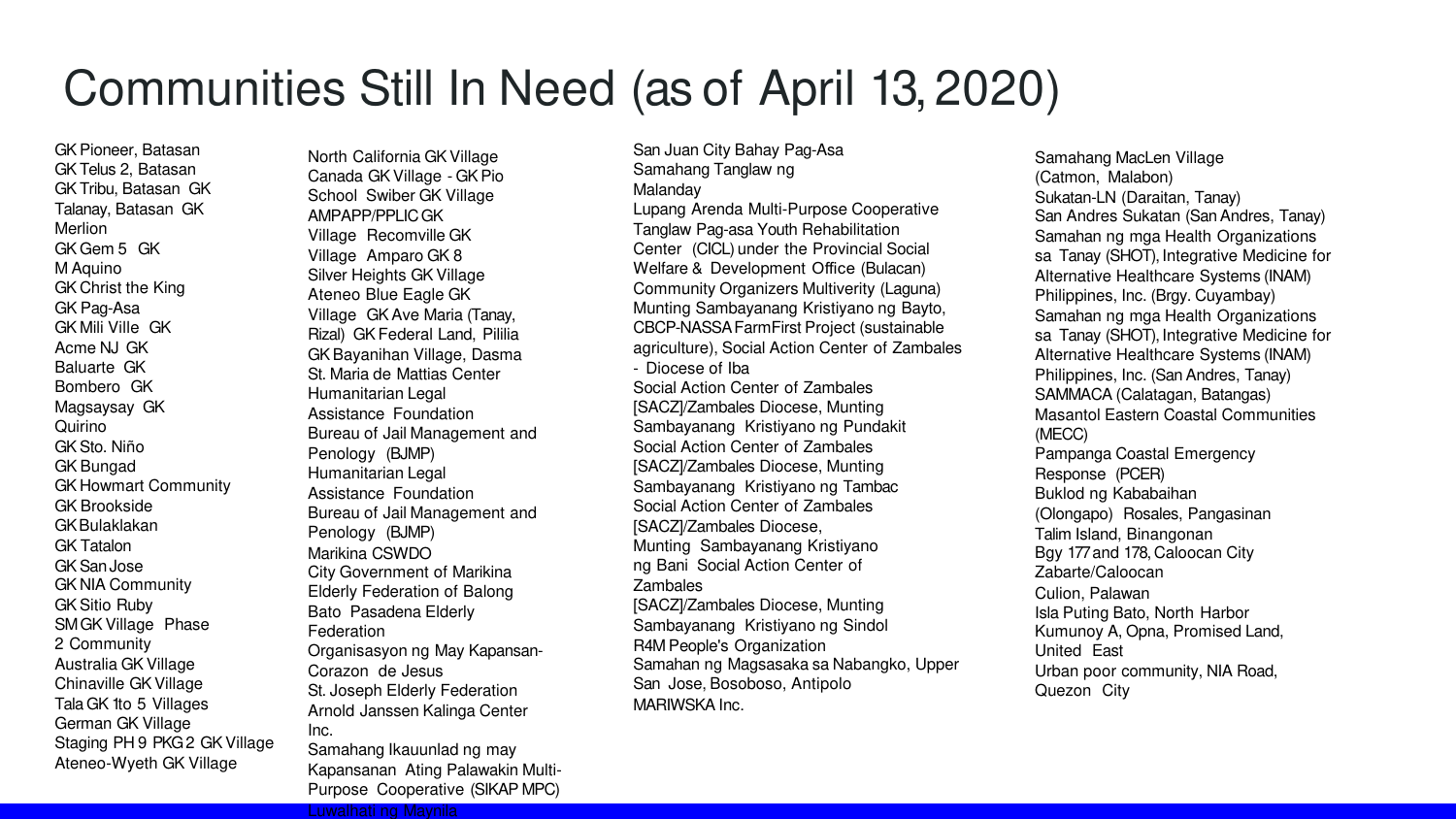# PPEs for Frontliners

- Cash donation of 1Mfor UP Medical Foundation
- PPE donations for various hospitals
	- Total # of hospitals provided with PPEs: **54**
	- Breakdown of PPEs donated (as of April 4):
		- 568 gallons of isopropyl alcohol
		- 160 liters of disinfectant alcohol
		- 21,450 surgical masks (per piece)
		- 59,600 nitrite gloves (per piece)
		- 1,530 gowns
		- 17eye goggles
		- 4,070 face shields
		- 4.164 sachets of Lola Remedios
		- 1534 hazmat suits
		- 8,970 N95 masks
		- 3,050 cloth face masks
		- 4 acrylic boxes
		- 100 coveralls
		- 600 plastic covers
	- Total number of hospitals still in need: **37 (and counting)**

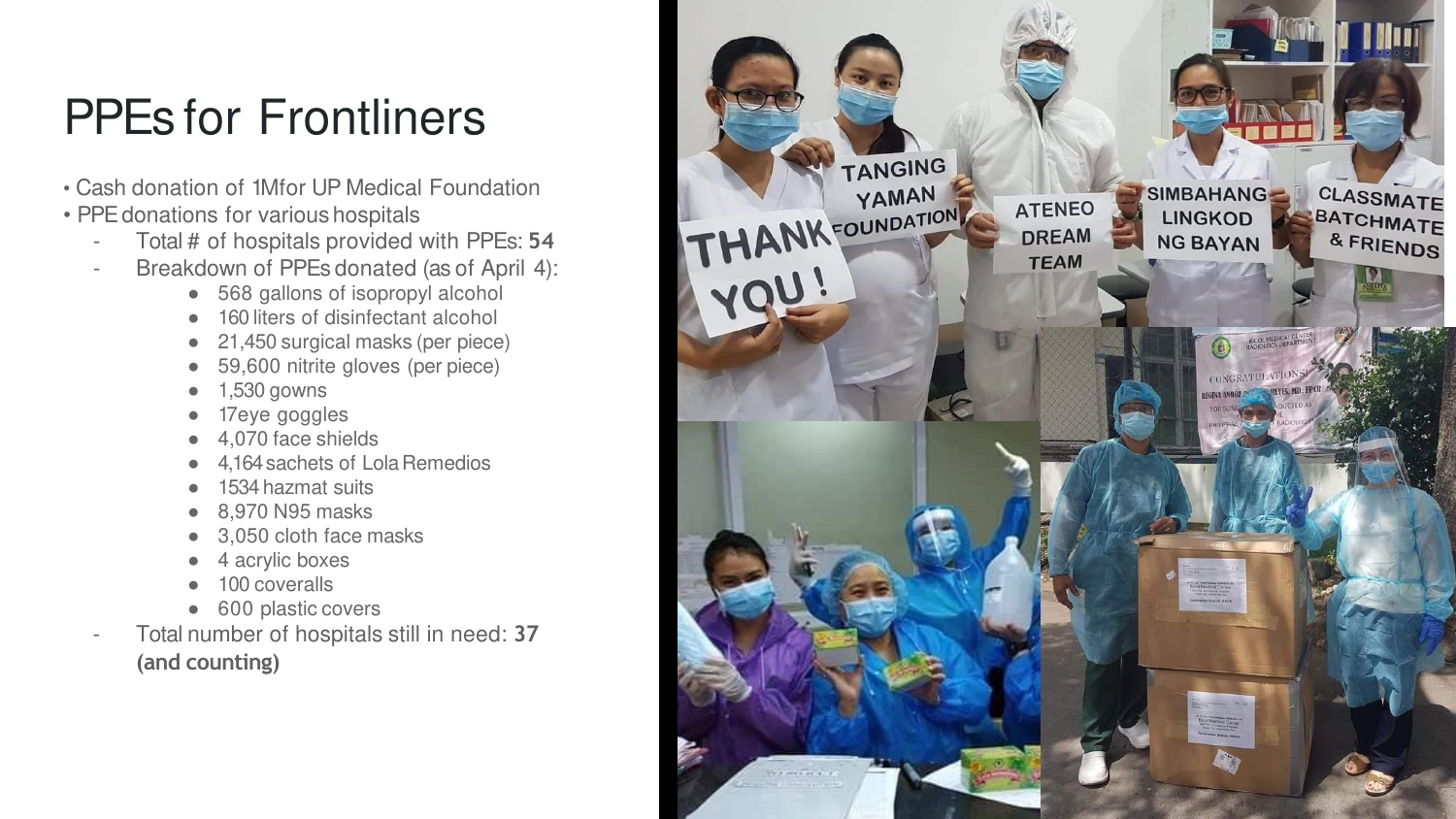# Hospitals Provided PPEs to (As of April 3, 2020)

Antipolo City Medical Hospital Las Piñas Doctors Hospital San Lazaro Hospital Dr. Jose N. Rodriguez Memorial Hospital [Tala] Philippine General Hospital RITM

Philippine Heart Center East Avenue Medical Center Quirino Memorial Medical Center San Juan Medical **Center** Amang Rodriguez Marikina Medical Center Lung Center of the Philippines National Kidney & Transplant Institute Ospital ng Malabon Veterans Memorial Medical **Center** Adventist Medical Center National Center for Mental Health

University of the East Ramon Magsaysay Memorial Medical Center The Medical City - Ortigas Jose R. Reyes Memorial Medical Center Philippine Children's Medical Center Rizal Medical Center Chinese General Hospital and Medical Center Ynares Memorial Hospital Taytay Doctors Hospital Dr. Jose Fabella Memorial Hospital Ortigas Hospital and Health Care Center De los santos medical center San Juan de Dios Educational Foundation Inc Hospital Taytay Municipal Health Office / Taytay Emergency Hospital, J. Asilo St., Taytay, Rizal (200 frontliners) Taytay Maternity and Child Care Center, Rizal Ave., Taytay, Rizal (35 frontliners and staff) World Citi Medical Center Philippine Rehabilitation Institute

Foundation Bicol Region General Hospital and Geriatric Medical Center (Bicol Sanitarium)

Bicol Medical Center Bicol Regional Teaching and Training Hospital Medical City Clark St. Raphael foundation and medical center St. Catherine of Alexandria Foundation and Medical Center Angeles University Foundation St Paul Hospital **Cavite** Jose B. Lingad Memorial Regional Hospital Rural Health Unit - Polangui Laguna Medical Center St. James Hospital Community General Hospital Bulacan Medical Center Manila Doctors Hospital Metro Antipolo Hospital and Medical Care Center Cardinal Santos Medical Center SDS Medical Center Clinica Antipolo Hospital Makati Medical Center St Luke's Medical Center.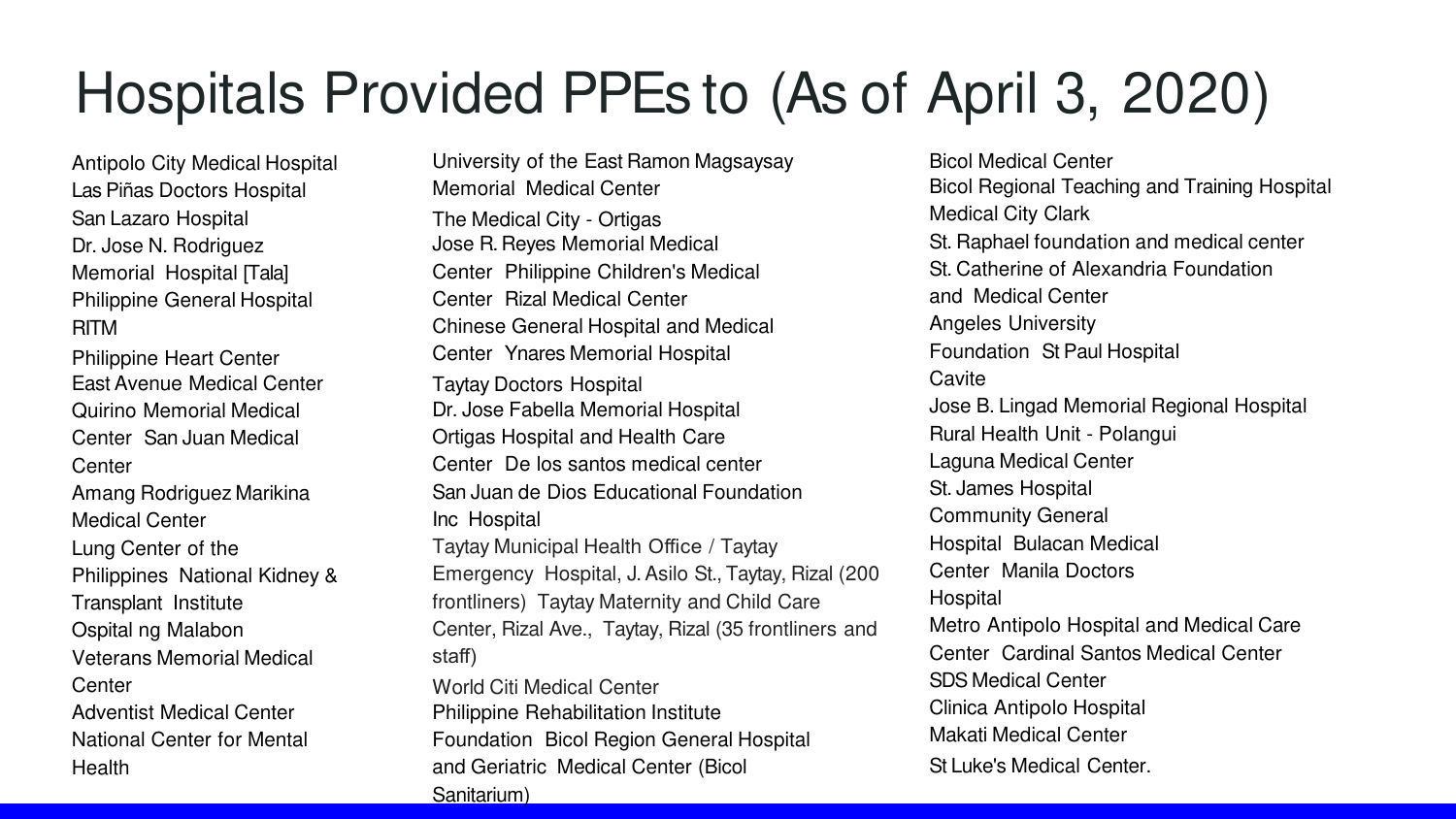# Hospitals Still In Need of PPEs (as of April 3, 2020)

Philippine Orthopedic Center Jesus Dela Pena Health Center Fe Del Mundo Medical Center Marikina Valley Medical Center Diocese of Cubao National Children's Hospital Our Lady of Peace Hospital Capitol Medical Center St. Luke's Medical Center - Global City Philippine Rehabilitation Institute Foundation Valenzuela Medical Center (Valenzuela City General Hospital) Navotas City Hospital Asian Hospital and Medical Center Metro North Medical Hospital (COVID Ward) Bulacan Medical Center Batangas Provincial Hospital Lipa Medix Medical Center NEW SINAI MDI HOSPITAL Qualimed Hospital SJDM

Nueva Ecija Doctors Hospital Region 2 Trauma and Medical Center Cagayan Valley Medical Center Cauayan Medical Specialist Hospital Doctor to the Barrio, Marinduque Quezon Memorial Hospital [Lucena] Dagupan Doctors Villaflor Memorial Medical Center Good Samaritan Medical Center in Cabanatuan Good Samaritan Medical Center in Gapan Lorma Medical Center in San Fernando Mother Teresa of Calcutta Medical Center Child's Hope Medical Center Mary Chiles General Hospital Kolambugan Provincial Hospital Skyline Hospital and Medical Center St. Martin Hospital Rural Health Unit - Polangui Magsaysay Memorial District **Hospital**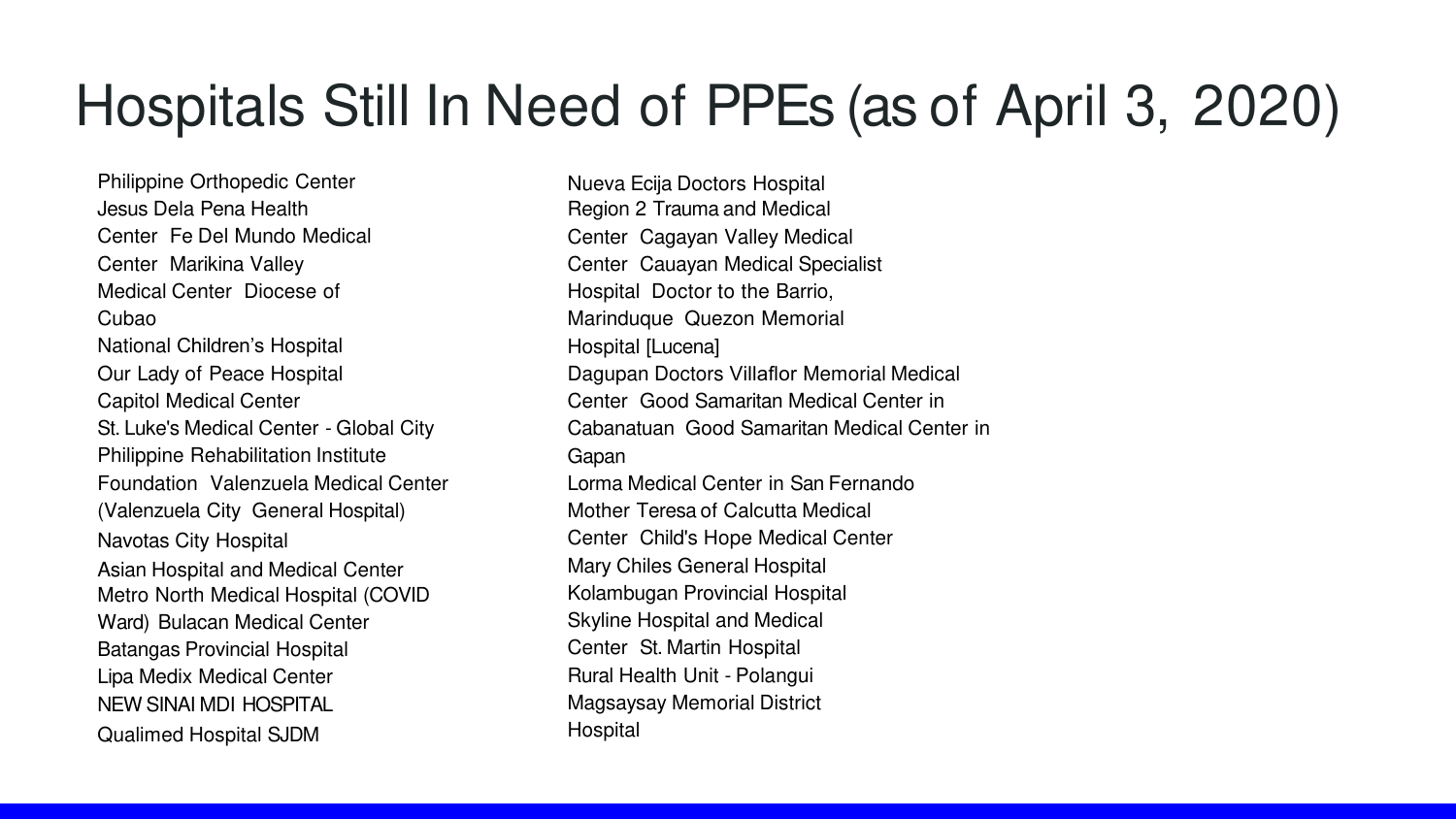# Hazmat Suits still needed

•1,500 suits were ordered for The Medical City; another 1,500 to be ordered for them.

• Suits are made of *Taslan 80 gsm*.

•We are looking for donors to provide **3,000 hazmat suits**:

- 1,000 for St Luke's
- 2,000 for other hospitals
- Cost of the suits ranges from **P 350- 400**.

*(as of April 13, 2020)*

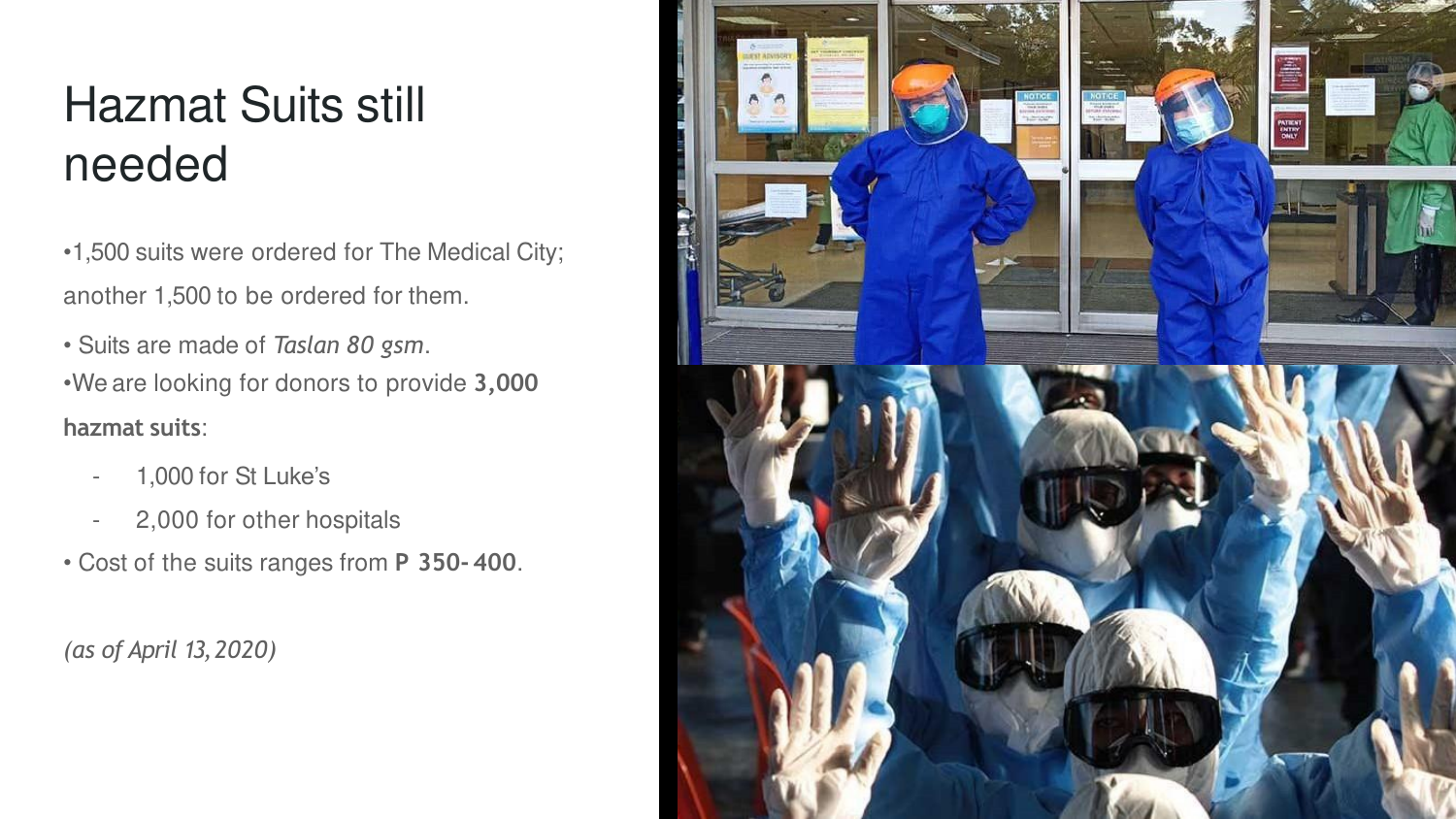### **Proposal:** ISO Project

From **April 15 to May 5**, the ISO dormitory might be used for the temporary residence of 30 health care workers from *Quirino Memorial Medical Center (QMMC)*.

Budget needed: **PHP 2,000,000**for:

- Decontamination chamber
- **Meals**
- **Rent**
- Cleaning supplies
- Medical equipment
- Security personnel
- Maintenance personnel
- Shuttle service to QMMC and back to ISO